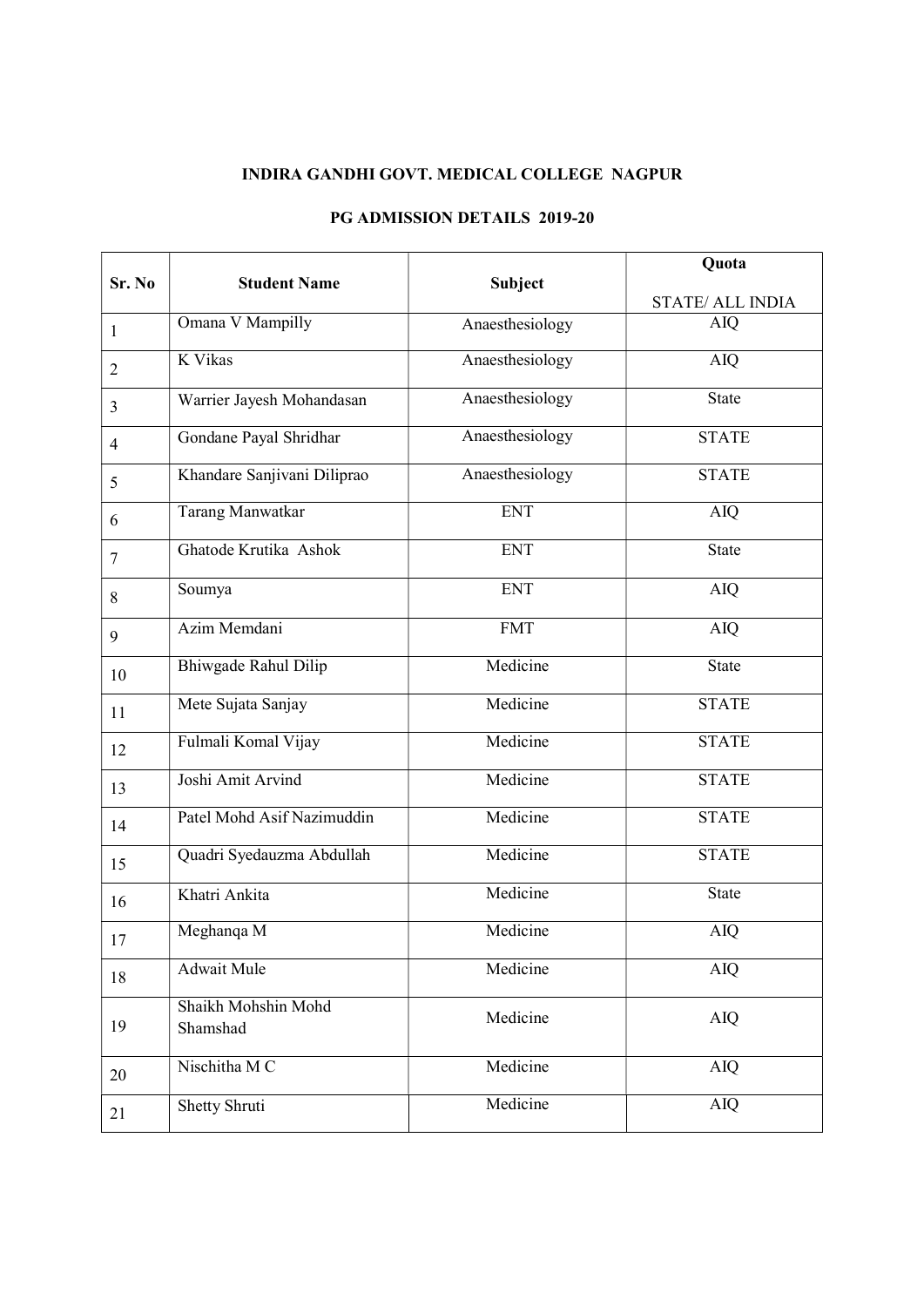| 22 | Vaishak M Rai               | Surgery       | <b>AIQ</b>   |
|----|-----------------------------|---------------|--------------|
| 23 | Kalbande Ishan              | Surgery       | <b>AIQ</b>   |
| 24 | Patil Ishwar Gopalrao       | Surgery       | <b>STATE</b> |
| 25 | Pranjal Bimbisar Meshram    | Surgery       | <b>STATE</b> |
| 26 | <b>Uygor Dinesh Anees</b>   | Surgery       | <b>STATE</b> |
| 27 | Gauri Thakare               | Microbiology  | <b>AIQ</b>   |
| 28 | Shaikh Rozina Babu          | Microbiology  | <b>State</b> |
| 29 | Manyukumar Vaidya           | <b>OBGY</b>   | <b>AIQ</b>   |
| 30 | Shreya                      | <b>OBGY</b>   | <b>AIQ</b>   |
| 31 | Acchala Singh               | <b>OBGY</b>   | AIQ          |
| 32 | Deepti Diliprao Kadam       | <b>OBGY</b>   | <b>STATE</b> |
| 33 | Thakare shradhha purshottam | <b>OBGY</b>   | <b>STATE</b> |
| 34 | Kamble Neha Babarao         | <b>OBGY</b>   | <b>STATE</b> |
| 35 | Agrawal Rajat Rajan         | <b>OBGY</b>   | <b>STATE</b> |
| 36 | Dimple Mahesh Bhjonde       | Opthalamology | <b>AIQ</b>   |
| 37 | <b>Borkar Rakesh Kusan</b>  | Opthalamology | AIQ          |
| 38 | M.Smriti                    | Opthalamology | <b>STATE</b> |
| 39 | Jain Khyati Gaurav          | Opthalamology | <b>STATE</b> |
| 40 | Dishant Singla              | Orthopedics   | AIQ          |
| 41 | Puri Ajay Bhaskar           | Orthopedics   | <b>STATE</b> |
| 42 | Parve Ganesh Kishanrao      | Orthopedics   | <b>STATE</b> |
| 43 | Patil Saurabh               | Orthopedics   | <b>STATE</b> |
| 44 | Jadhav Deepak Raghunath     | Orthopedics   | <b>STATE</b> |
| 45 | Tarte Abhijit Malikarjun    | Orthopedics   | <b>STATE</b> |